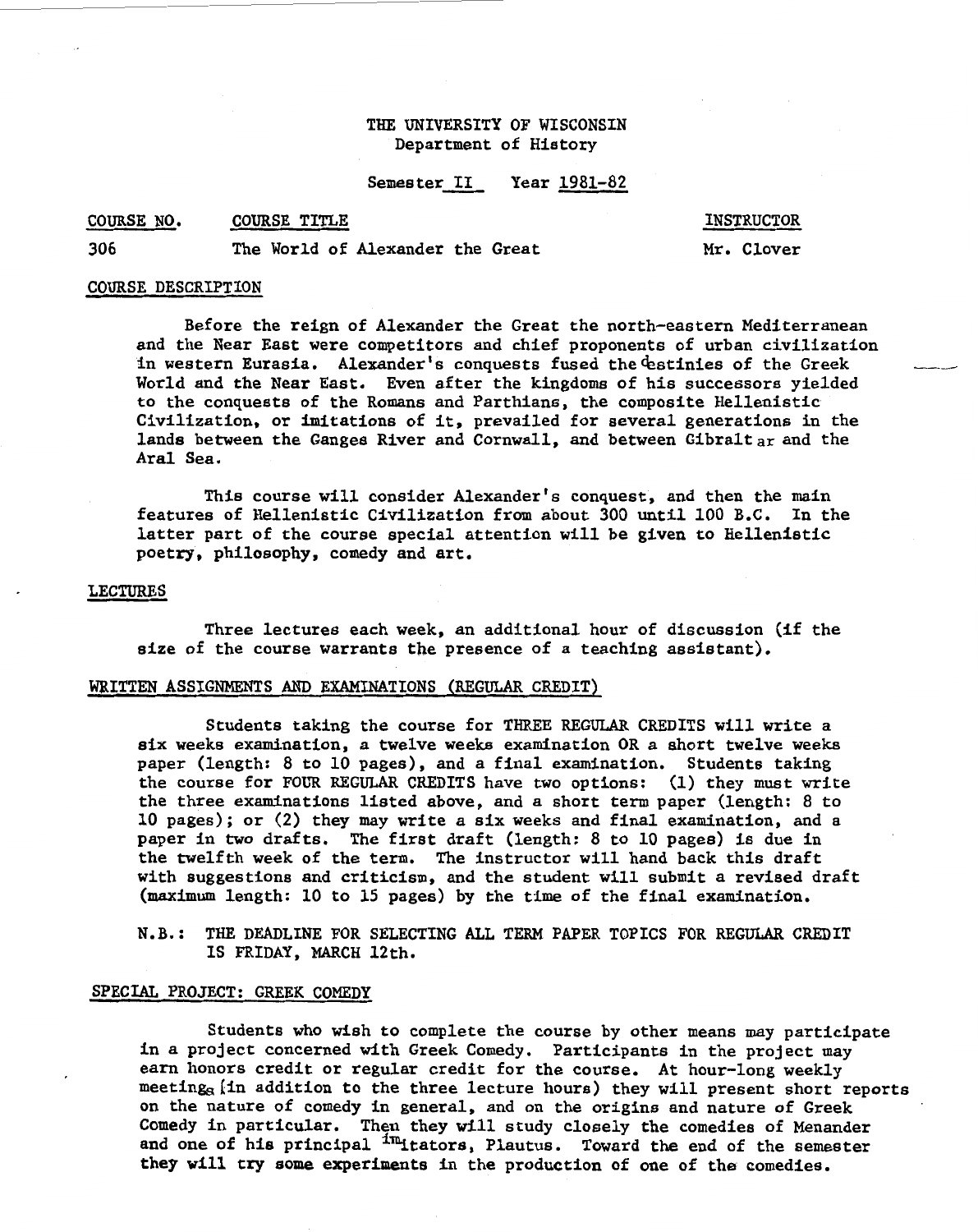While the participants are working on the project, they will select a term paper topic, and hand in a final paper in two drafts. They must select the term paper topic by Friday, February 12th. The first draft is due on the Friday, April 2nd. The second draft is due on the day of the final examination. The suggested maximum length of the paper varies with the number of credits: 3 honors or regular credits  $-10$  to 15 pages; 4 honors or regular credits - 15 to 20 pages.

## GRADING SYSTEM

|                    | 3 regular credits: 6 weeks exam 30%, 12 weeks exam or paper 35%, final<br>exam 35% of final grade                                                  |
|--------------------|----------------------------------------------------------------------------------------------------------------------------------------------------|
| 4 regular credits: | 6 weeks exam 20%, 12 weeks exam or first draft<br>of paper 25%, second or single (final) draft of term<br>paper 25%, final exam 30% of final grade |
|                    | Greek Comedy project: first draft of paper 30%, work on project 35%,<br>second draft of paper 35% of final grade                                   |

#### REQUIRED READINGS

| * |            | J. Hatzfeld/A. Aymard HISTORY OF ANCIENT GREECE                                      |
|---|------------|--------------------------------------------------------------------------------------|
|   |            | Norton Library Paperback                                                             |
|   | * &        | DAWN OF EMPIRE: ROME'S RISE TO WORLD POWER<br>R.M. Errington                         |
|   |            | Cornell University Press Paperback CP 128                                            |
|   | * &        | W.W. Tarn/G.T. Griffith HELLENISTIC CIVILISATION                                     |
|   |            | New American Library Paperback                                                       |
|   | * &        | THE HELLENISTIC AGE<br>J.B. Bury, et al.                                             |
|   |            | Norton Library Paperback N544                                                        |
|   | ∗ ይ        | Plautus<br>POT OF COLD AND OTHER PLAYS                                               |
|   |            |                                                                                      |
|   |            | Viking/Penguin Paperback                                                             |
|   | * &        | Arrian<br>THE CAMPAIGNS OF ALEXANDER                                                 |
|   |            | Viking/Penguin Paperback                                                             |
|   | * &        | Menander<br>THE DYSKOLOS (tr. C. Moulton)                                            |
|   |            | New American Library Paperback                                                       |
|   | * &        | THE IDYLLS OF THEOKRITOS (tr. B. Mills)                                              |
|   |            | Purdue University Press Paperback                                                    |
|   | * &        | E.N. O'Neil (tr.)<br>TELES: THE CYNIC TEACHER                                        |
|   |            | Scholars Press: Chico, California (paperback)                                        |
|   | <b>7</b> & | Christine M. Havelock HELLENISTIC ART                                                |
|   |            | Norton Paperback                                                                     |
|   | &.         | A. Momigliano, ALIEN WISDOM: THE LIMITS OF HELLENIZATION. Cambridge UniversityPress  |
|   | &          | J. M. Abun-Nasr, A HISTORY OF THE MAGHRIB. Second Edition. Cambridge University Pres |
|   | δ.         | Nora Chacwick, THE CELTS                                                             |
|   | ê.         | R. Grousset, THE EMPIRE OF THE STEPPES                                               |
|   |            |                                                                                      |

\* required text available at the bookstores \* optional text available at the bookstores

 $\&$  available on three-hour reserve in H. C. White  $\#1191$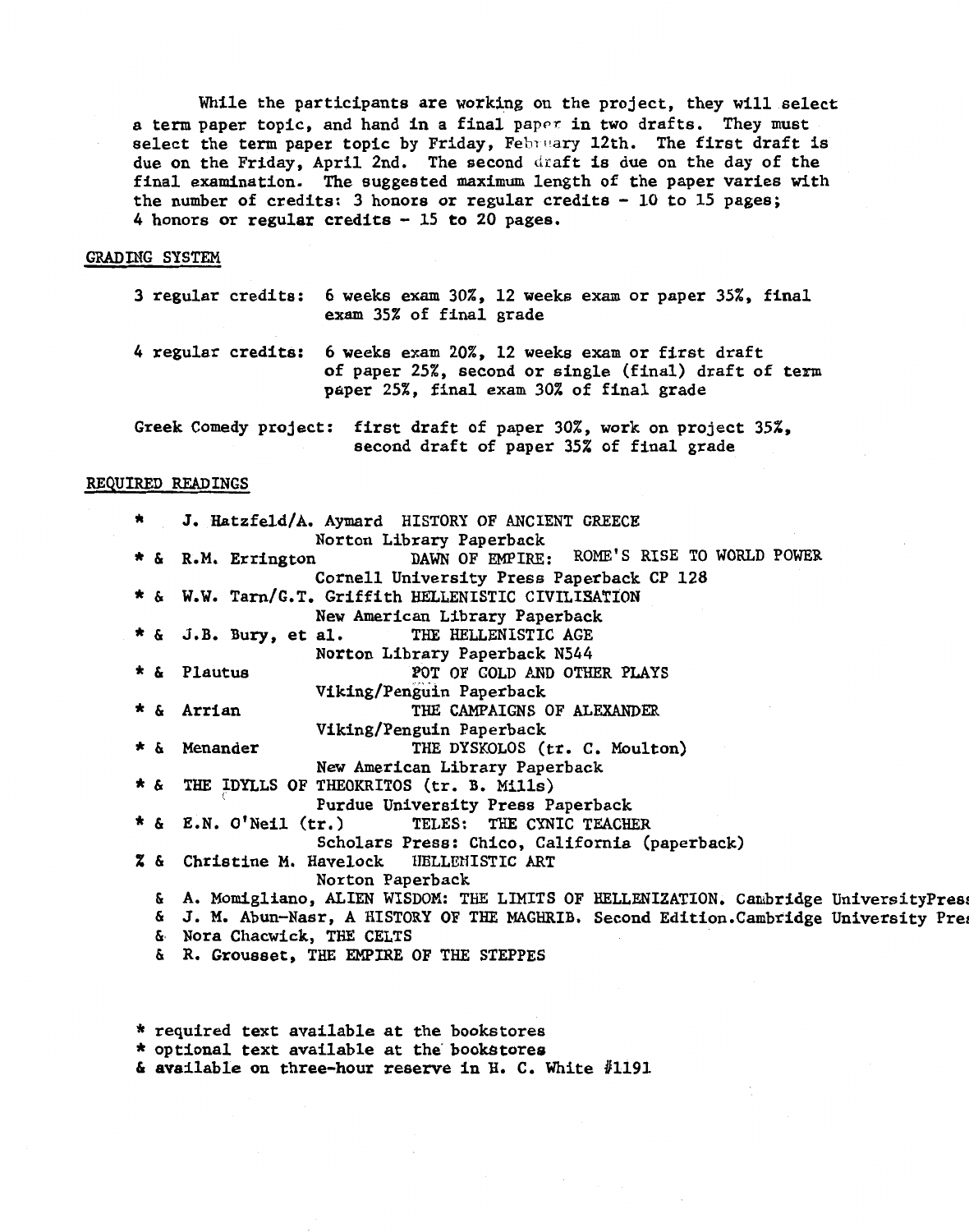History 306: The World of Alexander the Great Semester II, 1981-82 Mr. Clover

#### GENERAL COURSE OUTLINE, WEEKS I-VI

- 3-

Week

I

Topic

### Required Reading

# Recommended Reading

The setting: the Mediterranean and Near East in the fourth century B.C.

The conquests of Alexander the Great

"Hellenism;" the nature and limits of Hellenistic Civilization

AVERAGE REQUIRED READING: about 120 pages per week

\* J. Hatzfeld and A. Aymard, HISTORY OF ANCIENT GREECE, pp. 171-210; & N. Chadwick, THE CELTS, pp. 17-41; '& J. M. Abun-Nasr, A HISTORY OF THE MAGHRIB (2nd ed.). pp. 1-23;

& R. Grousset, THE EMPIRE OF THE STEPPES, pp. 3-26

\* J. Hatzfeld and A. Aymard, HISTORY OF ANCIENT GREECE, pp. 211-223;

\*& Arrian, THE CAMPAIGNS OF ALEXANDER, entire

\* J. Hatzfeld and A. Aymard, HISTORY OF ANCIENT GREECE, pp. 224-282;

\*& W. W. Tarn and G. T. Griffith, HELLENISTIC CIVILISATION, pp. 1-267;

## & A.Momigliano, ALIEN WISDOM: THE LIMITS OF HELLENIZATION, entire

\* required text available at the bookstore  $\&$  on three-hour reserve in H.C. White  $\#1191$ 

II-IV

V-VI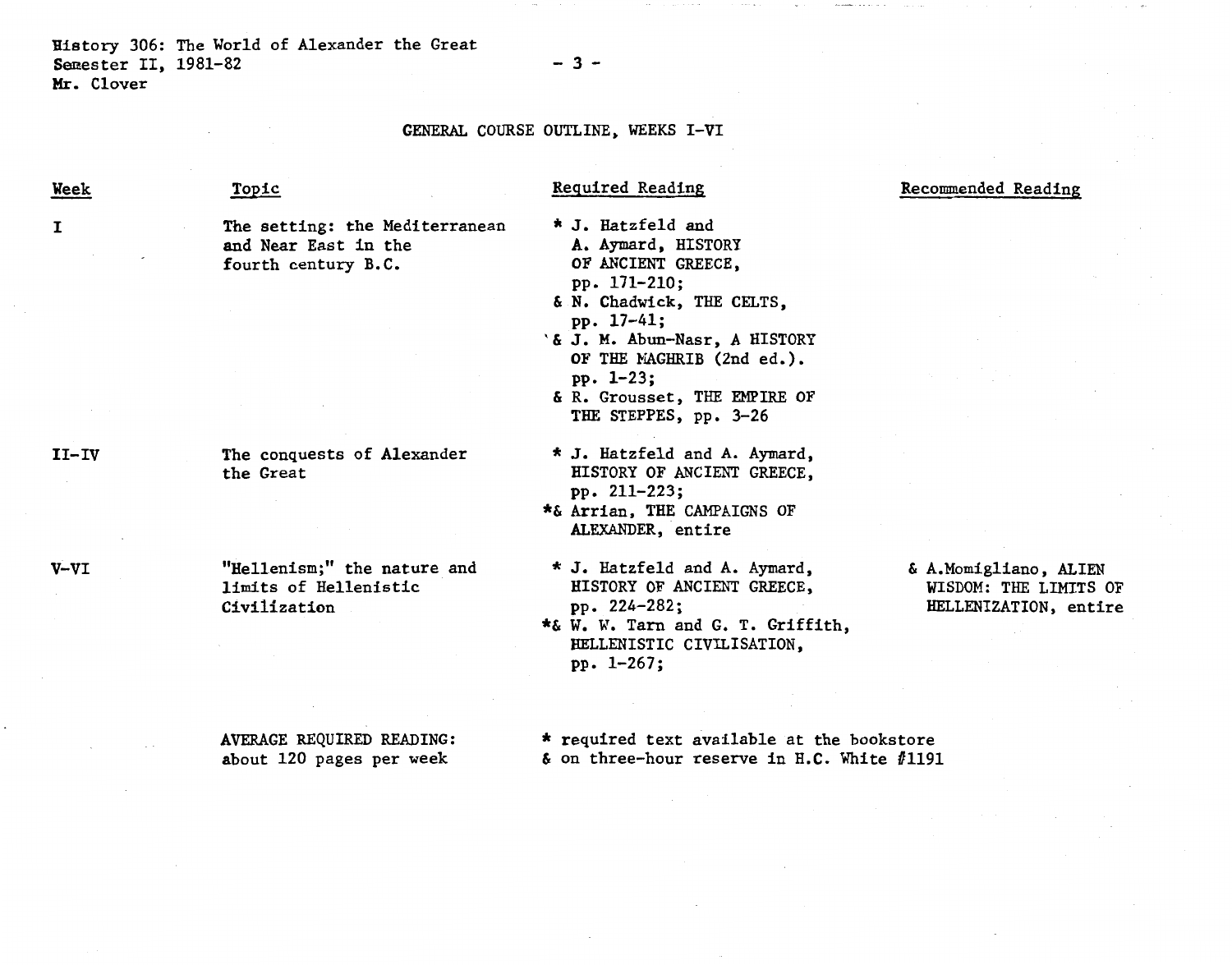

History 306 Semester II, 1981-82

THE WORLD OF ALEX ANDER THE G REAT

Before the reign of Alexander the Great the northeastern Mediterranean and the Near East were competitors and chief proponents of urban civilization in western Eurasia. Alexander's conquests fused the destinies of the Greek World and the Near East. Even after the kingdoms of his successors yielded to the conquests of the Romans and Parthians, the composite Hellenistic Civilization, or imitations of it, prevailed for several generations in the lands between the Ganges River and Cornwall, and between Gibralter and the Aral Sea.

This course will consider Alexander's conquest, and then the main features of Hellenistic Civilization from about 300 until 100 B.C. In the latter part of the course special attention will be given to Hellenistic poetry, philosophy, comedy and art.

Mr. Clover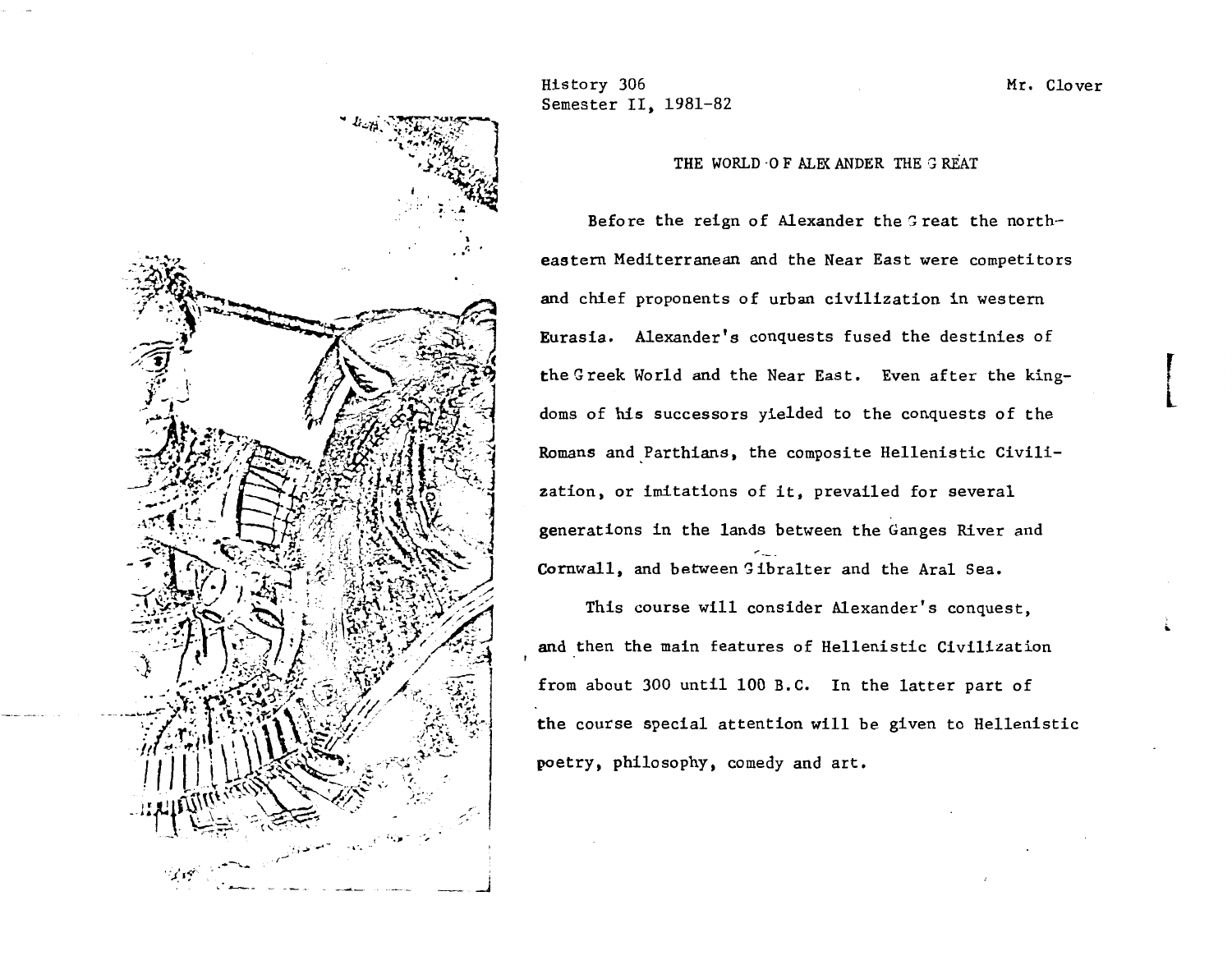# TEXTBOOX REQUIREMENTS FOR SEMESTER II, 1981-82

## Professor CLOVER

Eister 306

è

## THE WORLD OF ALEXANDER THE GREAT

#### REQUIRED TEXTSOOKS:

- J. Hatsteld/A. Aymard HISTORY OF ANCIENT GREECE Norton Listery Paper'sck
- DAWN OF EMPIRE: ROME'S RISE TO WORLD POWER R.M. Errington Cornell University Press Paperback OP 128
- W.M. Tarm/G.T. Oriffiah FELLEWISTIC CIVILIZATION New American Library Pacerback
- THE HELLENISTIC AGE J.S. Bury, at al. Norton Libiary Paperback N544
- POT OF GOLD AND OTHER PLAYS Flautus Viking/Fenguin Paperback
- THE CAMPAIGNS OF ALEXANDER ATTIER Viking/Penguit Peperback
- Manandar THE DYSKOLOS (tr. C. Moulton) New American Library Paperback
- THE INTLLS OF THEOKRITOS (tr. B. Mills) Purdue University Press Paperback
- TELES: THE CYNIC TEACHER 選。第。 O'Net」 (tr.) Scholars Press: Chico, California (paperback)

## SYTIONAL TEXTBOOK:

Christine M. Havelock NELLENISTIC ART Norton Paparback